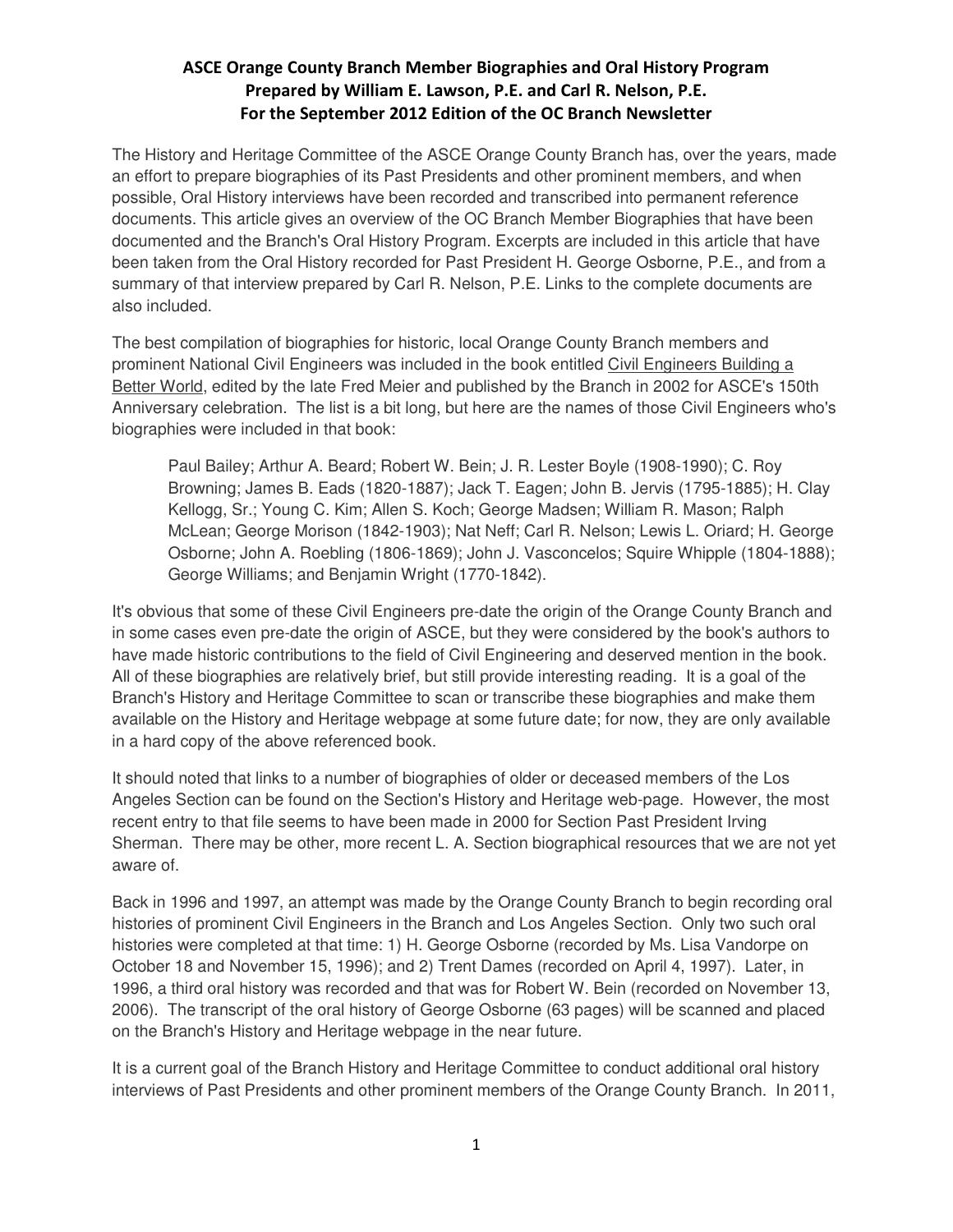Bill Lawson (HHC Chairman) attended a seminar at California State University, Fullerton, on how to conduct oral history interviews and he hopes to apply the knowledge that he obtained from that seminar in conducting the Branch interviews. Primarily the audio portion of these interviews will be digitally recorded and transcribed into a written, verbatim document; however, video recordings may also be made of these interviews and would eventually be edited for viewing on the History and Heritage Webpage.

About two years ago Carl R. Nelson prepared A Biography of H. G. Osborne, P.E. which was based on his personal recollections combined with the 1996 oral history recorded by Ms. Vandorpe. A copy of that document (9 pages) has been placed on the Branch's History and Heritage webpage for reference, and can be read in full by clicking HERE. This biography is summarized in the "Forward" paragraphs of the document, as follows:

## "Forward

In 1996 the American Society of Civil Engineers History and Heritage Committee initiated an Oral History project for H. G. Osborne. Better known as George, he was interviewed by Lisa Vandorpe, a young member of ASCE to document Osborne's highly renowned engineering career. The recorded question and answer interview has been refined as a third person narrative by Carl Nelson. Carl, as an entry level engineer, first met Osborne during a flood control office Christmas Party in December of 1960. Within County office circles Osborne was known as "HGO". Seated at his desk in the modest, linoleum-floored office (of the former St. Ann's Inn), HGO was enjoying a cigar, while staffers somewhat reticently accepted his invitation for a politically incorrect libation. Among his ex-Navy pals, and the Orange County Engineers Club he was popularly known as "the Gray Fox". The narrative that follows reflects Nelson's recollections of a working friendship of nearly 40 years.

George was appointed by the Orange County Board of Supervisors to the position of Chief Engineer of the Orange County Flood Control District (OCFCD) in 1955. He was known as a disciplined engineer, a demanding mentor, and a politically astute administrator. As Chief Engineer, he spearheaded the successful 1956 flood control bond election, a \$43 million financing program. This bond issue was the financial backbone under which the countywide system of flood control channels was constructed. Implementation of the program allowed residential and commercial development of otherwise flood-prone areas of Orange County.

In 1974 Osborne was selected by the Board of Supervisors as the first Director of the new Environmental Management Agency(EMA) which consolidated the former departments of Planning, Building, Flood Control, Roads, Surveyor, Solid Waste, Water Pollution, Harbors, Beaches and Parks into a single unit of management reporting directly to the Board. George retired from the County in 1980, but was never inactive during his retirement. He served from 1981 to 1999 as Executive Director of the Santa Ana River Flood Protection Agency (a consortium of public agencies dedicated to securing political support for completion of the Army Corps of Engineers Santa Ana River Mainstem Project as authorized by the Congress in 1988). He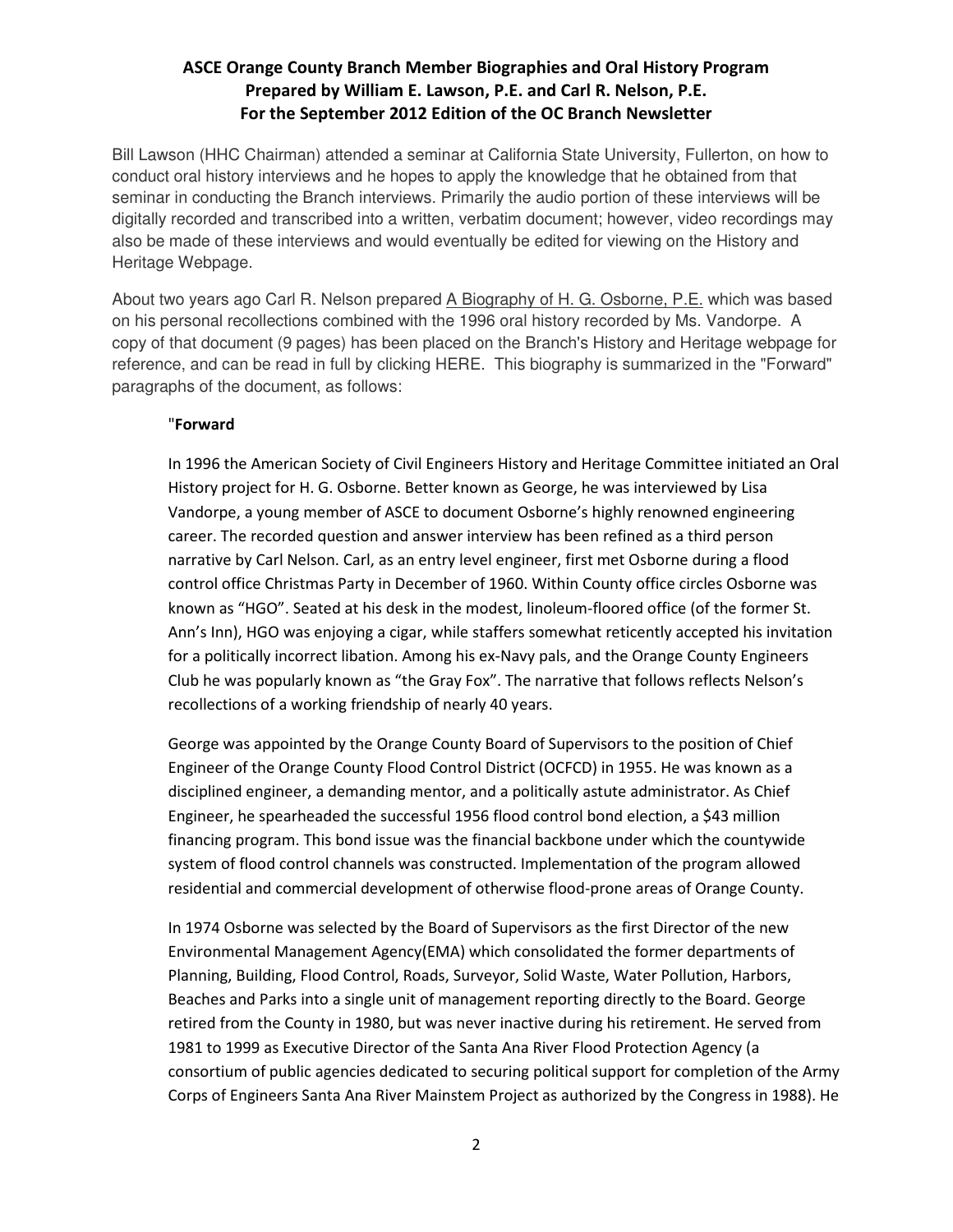was appointed to the Orange County Planning Commission by the third district supervisor and eventually served as commission Chairman. Later he was appointed to the Board of Directors of the Orange County Water District (OCWD) representing the City of Fullerton. Eventually, he served as the OCWD's Chairman."

Additional biographical information for Herbert George Osborne as obtained from the ASCE Orange County Branch History and Heritage Committee Archives:

George Osborne was born on December 7, 1915, in Penticton, British Columbia, Canada (just north of the U.S./Washington State border). His family moved to the United States and settled in the Fullerton, California area where George attended elementary and high school. He obtained a B.S. degree in Civil and Mechanical Engineering in 1942 from California Institute of Technology. He studied Naval Science at Harvard University in 1942 and studied Diesel Engineering at Cornell University in 1943. He served on active duty in the U. S. Navy from 1942 - 1946 and retired with the rank of Commander. After World War II ended, he remained as an reserve Naval officer in the Civil Engineering Corps and served as Commanding Officer, Construction Battalion, Division 11-7, in Santa Ana, California from 1957-60.

George Osborne was a Registered Civil Engineer in the State of California and held Registration Certificate No. 7188.

 George Osborne served as the third President of the newly formed Orange County Branch of ASCE in 1954-55, and also served as Vice President of the Los Angeles Section in 1963-64 and was President in 1981-82. In the mid-1980's, George served as Chairman of the Branch's History and Heritage Committee. He also served as President of the Orange County Engineers Club in 1966.

In 1994, H. George Osborne was nominated for the ASCE Civil Government Award and received the Zone IV, 1994 Government Civil Engineer of the Year Award later that year. In the Nomination Documents it was stated that: "Probably his three greatest accomplishments have been the organizing of the Environmental Management Agency of the County of Orange, and then managing that Agency, and leading the efforts of the Counties of Orange, Riverside and San Bernardino, California in securing from Congress of the United States the funds to create major flood control facilities along the Santa Ana River within those Counties."

George Osborne passed away on January 12, 1999, in Fullerton, California.